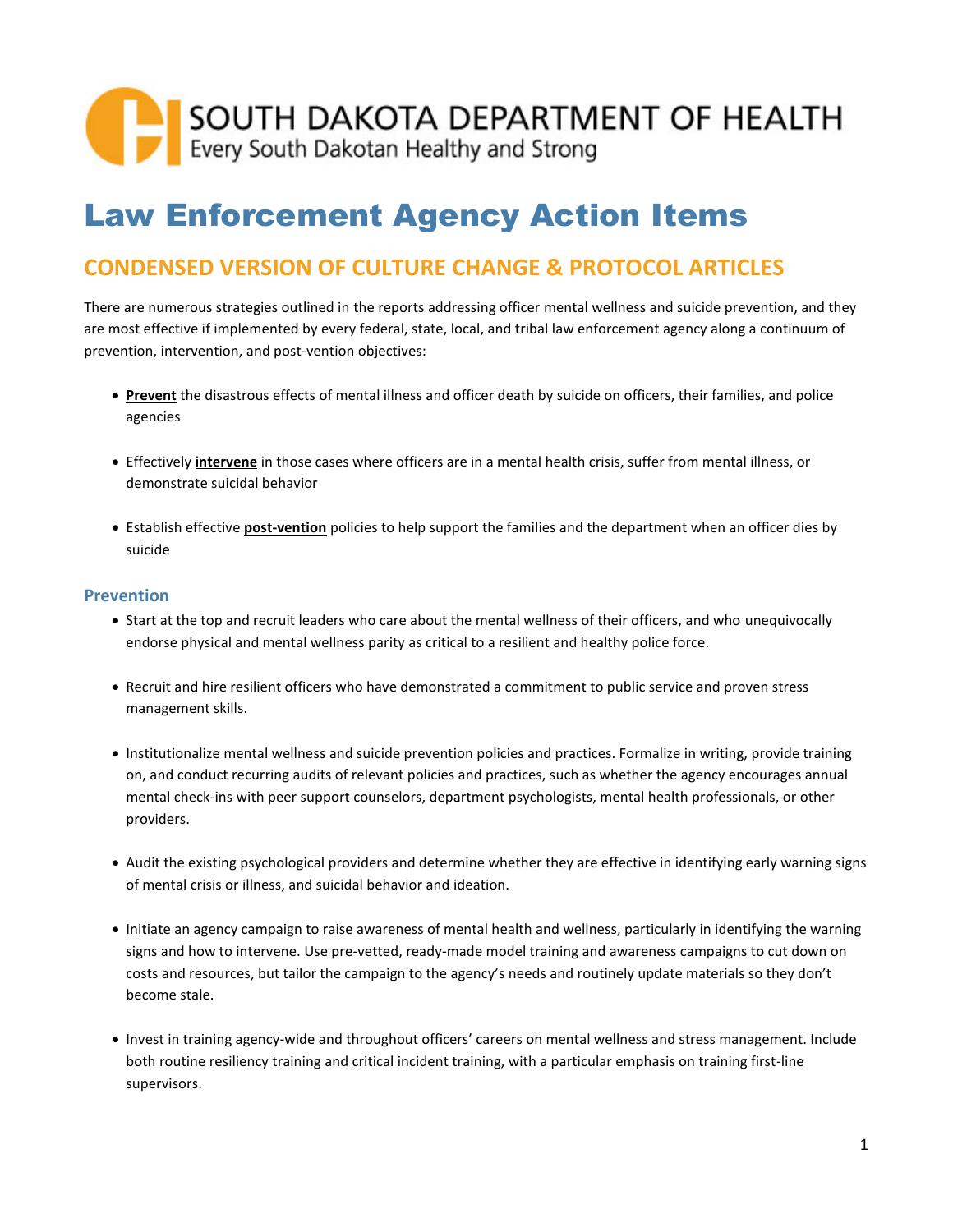• Provide family training and events to reinforce and invest in family connections. Ensure that family members are able to identify signs of emotional trauma and make appropriate referrals when necessary

#### **Intervention**

- Similar to prevention protocols, establish intervention protocols tailored to assist officers at-risk for mental health crisis and illness, as well as suicidal behavior or ideation. Again, ensure that these protocols are institutionalized via established written policies, training programs, and agency awareness campaigns.
- Audit psychological service providers to ensure that they effectively intervene when officers are having emotional problems, suffering from mental illness, or demonstrating suicidal behavior or ideation. For example, ensure that a peer support group is formally trained to identify signs of depression, anxiety, and other disorders, and to whom to refer atrisk officers. Train supervisors on the "words to say" when they encounter an officer in emotional trauma.
- Pay closer attention to at-risk groups and develop specially tailored intervention programs, including programs for retirees, veterans, and disabled officers.

#### **Event response**

- Develop formalized and routinely published protocols specifying actions to take when an officer dies by suicide. Include in these protocols:
	- o Funeral policies
	- o Family, agency, and community notification
	- o Media relations
	- o Post-incident counseling and agency wide mental health awareness actions

#### **Resources**

#### **Question Persuade Refer (QPR) for Law Enforcement, Crisis Intervention Training, Psychological First Aid for First Responders**

Trainings that are offered on the South Dakota Suicide Prevention page that give First Responders tools to cope with traumatic events.

<https://sdsuicideprevention.org/professionals/first-responders/>

**"Preventing Law Enforcement Officer Suicide: A Compilation of Resources and Best Practices.**" In 2009, the IACP, the Bureau of Justice Assistance (BJA), and EEI Communications partnered to produce a valuable set of innovative resources to help law enforcement agencies prevent and respond to officer suicide. This product is a collection of materials from leading agencies around the country. This interactive CD-ROM contains sample suicide prevention print materials, presentations, training videos, reference publications, and much more. The purpose of this CD-ROM is to provide the law enforcement community with samples and resource materials to initiate a suicide prevention program. All materials were compiled and vetted by the IACP Police Psychological Services Section. EEI Communications and BJA volunteered to design and reproduce the CD-ROM at no cost, allowing the IACP to bring this much-needed product to the field quickly. Order your copy online through NCJRS a[t www.ncjrs.gov/App/shoppingcart/ShopCart.aspx?item=NCJ%20224436&repro=0](http://www.ncjrs.gov/App/shoppingcart/ShopCart.aspx?item=NCJ%20224436&repro=0)

#### **CD-ROM Content Summary:**

- 1. Developing a Law Enforcement Suicide Prevention Program five steps for initiating a campaign using public health principles.
- 2. Sample Suicide Prevention Materials examples of brochures, posters, wallet cards, and program summaries.